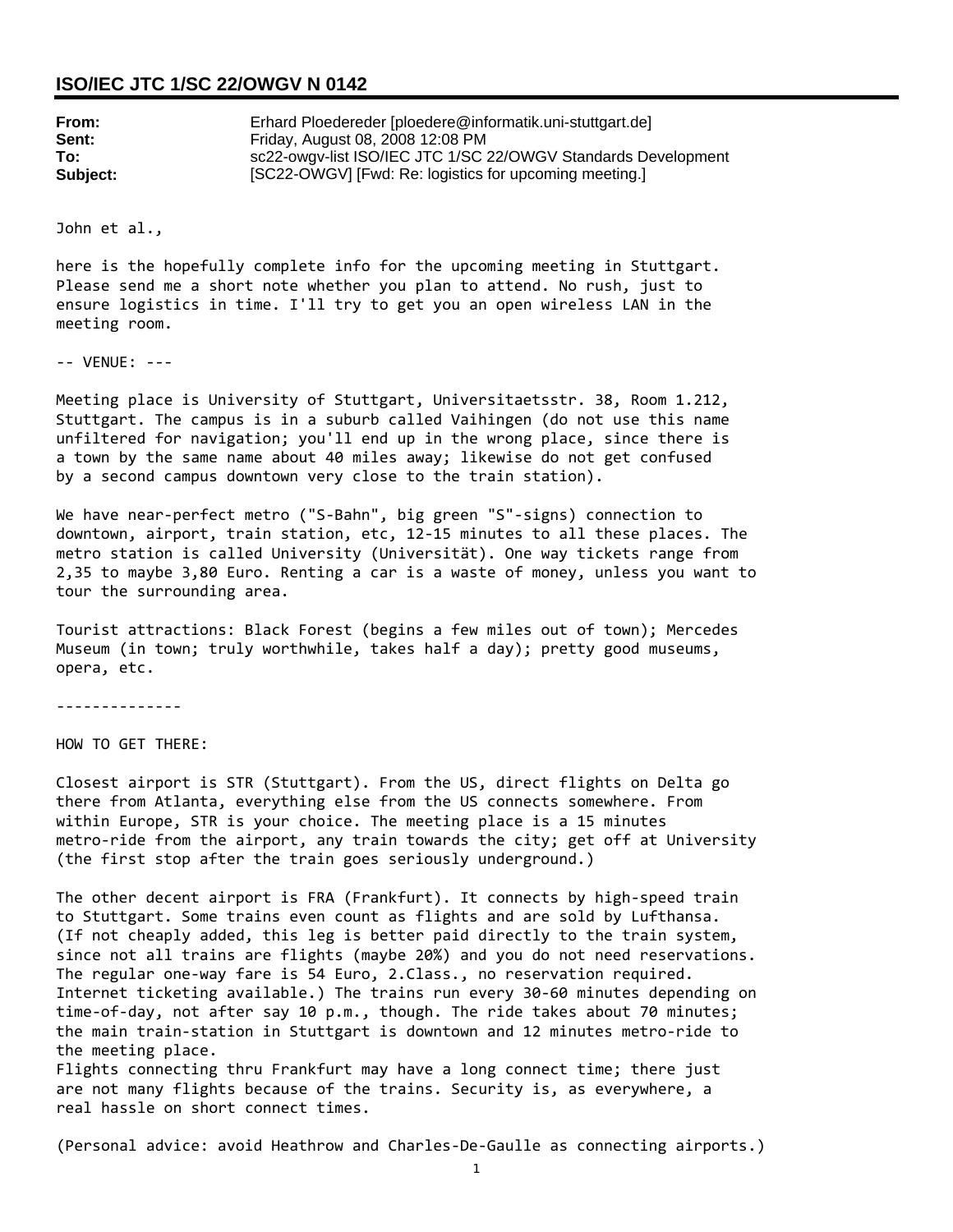If you arrive by car, see http://www.iste.uni‐stuttgart.de/WegweiserISTE.pdf (sorry, only in German, but self‐explanatory.)

‐‐‐‐‐‐‐‐‐‐‐‐‐‐‐

HOTELS:

Telekom‐Tagungshotel Universitaetsstr. 34 Phone: +49+711‐68 63 40 60 Fax: +49+711‐68 63 48 98 E-Mail: rezeption.tagungshotel-stuttgart@telekom.de Single room per night: Euro 52 (weekend), Euro 73 (week) including breakfast Availability: Sep 28 to Oct 1

The hotel is 50 yards from the meeting place and as such ideal. It is 125 yards from the subway station; take the front subway exit, coming from the airport. The hotel is at the other end of the green mall that you emerge to from the station. It is a conference hotel; the rooms are ok, not fancy. Make your reservation as soon as possible; rooms disappear quickly. (On occasion, you may have to prompt them before they send a confirmation.) I certainly recommend this hotel above all. Use the others if this one is full.

Mercure Fontana Vollmoellerstr. 5 70563 Stuttgart Phone: +49+711‐ 730‐0 Fax: +49+711 730‐2525 Special rates for Stuttgart University Single room Euro 89 (weekend), Euro 119 (week) excluding breakfast Availability: Sep 28 to 30

A bit more fancy as hotels go. Two subway stops away from the university. Alas, not available on Oct 1st.

The rates are very special. To get them, reservations have to be made in writing (fax) by the University Stuttgart. To make this happen, send e-mail to my secretary kuhleka@informatik.uni-stuttgart.de.

Roemerhof Robert‐Leicht‐Str. 93 Phone: +49+711‐687 880 Fax: +49+711‐678 88 60 E‐Mail: info@roemerhof‐vaihingen.de Availability: 3 standard single rooms, Euro 78/night, including breakfast 3 small single rooms, Euro 68/night, including breakfast These are special rates for University of Stuttgart; therefore, you need to mention that name in your reservation.

This is a small, typical Swabian hotel, standard issue, approx 750 yards